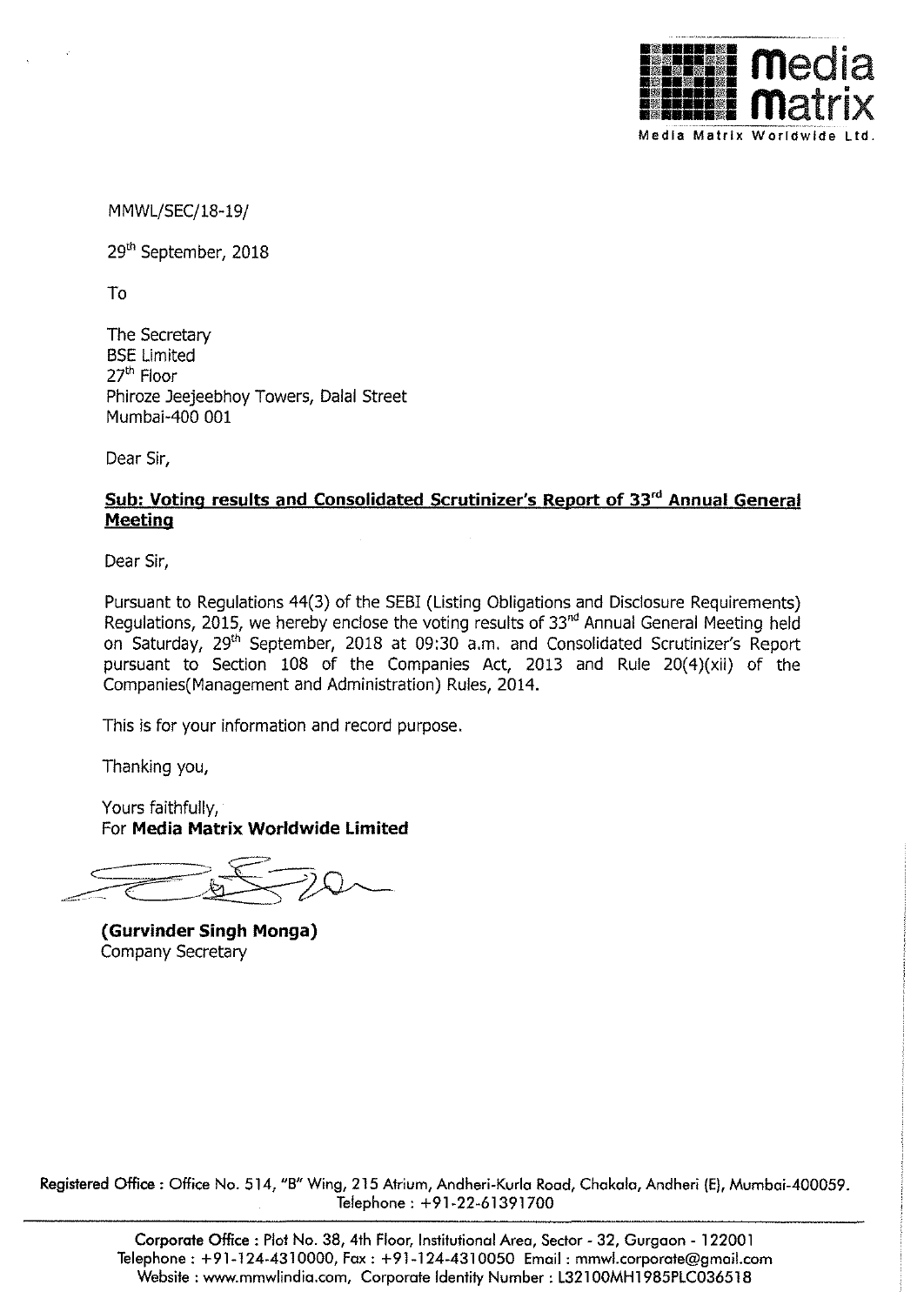## **FORMAT FOR VOTING RESULTS**

 $\label{eq:2} \frac{1}{\sqrt{2\pi}}\frac{1}{\sqrt{2\pi}}\left(\frac{1}{\sqrt{2\pi}}\right)^{2/3}\frac{1}{\sqrt{2\pi}}\frac{1}{\sqrt{2\pi}}\frac{1}{\sqrt{2\pi}}\frac{1}{\sqrt{2\pi}}\frac{1}{\sqrt{2\pi}}\frac{1}{\sqrt{2\pi}}\frac{1}{\sqrt{2\pi}}\frac{1}{\sqrt{2\pi}}\frac{1}{\sqrt{2\pi}}\frac{1}{\sqrt{2\pi}}\frac{1}{\sqrt{2\pi}}\frac{1}{\sqrt{2\pi}}\frac{1}{\sqrt{2\pi}}\frac{1}{\sqrt{2\pi}}$ 

| <b>Record Date</b>                                                           | 22 <sup>nd</sup> September, 2018 |  |  |  |  |  |
|------------------------------------------------------------------------------|----------------------------------|--|--|--|--|--|
| Total number of shareholder as on record date                                | 3041                             |  |  |  |  |  |
| No of Shareholders present in the meeting either in person or through proxy: |                                  |  |  |  |  |  |
| Promoter & Promoter Group                                                    |                                  |  |  |  |  |  |
| Public                                                                       | 16                               |  |  |  |  |  |
| No of Shareholders attended the meeting through Video Conferencing           |                                  |  |  |  |  |  |
| Promoter & Promoter Group                                                    | N۵                               |  |  |  |  |  |
| Public                                                                       | NA.                              |  |  |  |  |  |
| No, of resolution passed in the meeting                                      |                                  |  |  |  |  |  |

For Marchin Matrix Worldwide United **Company**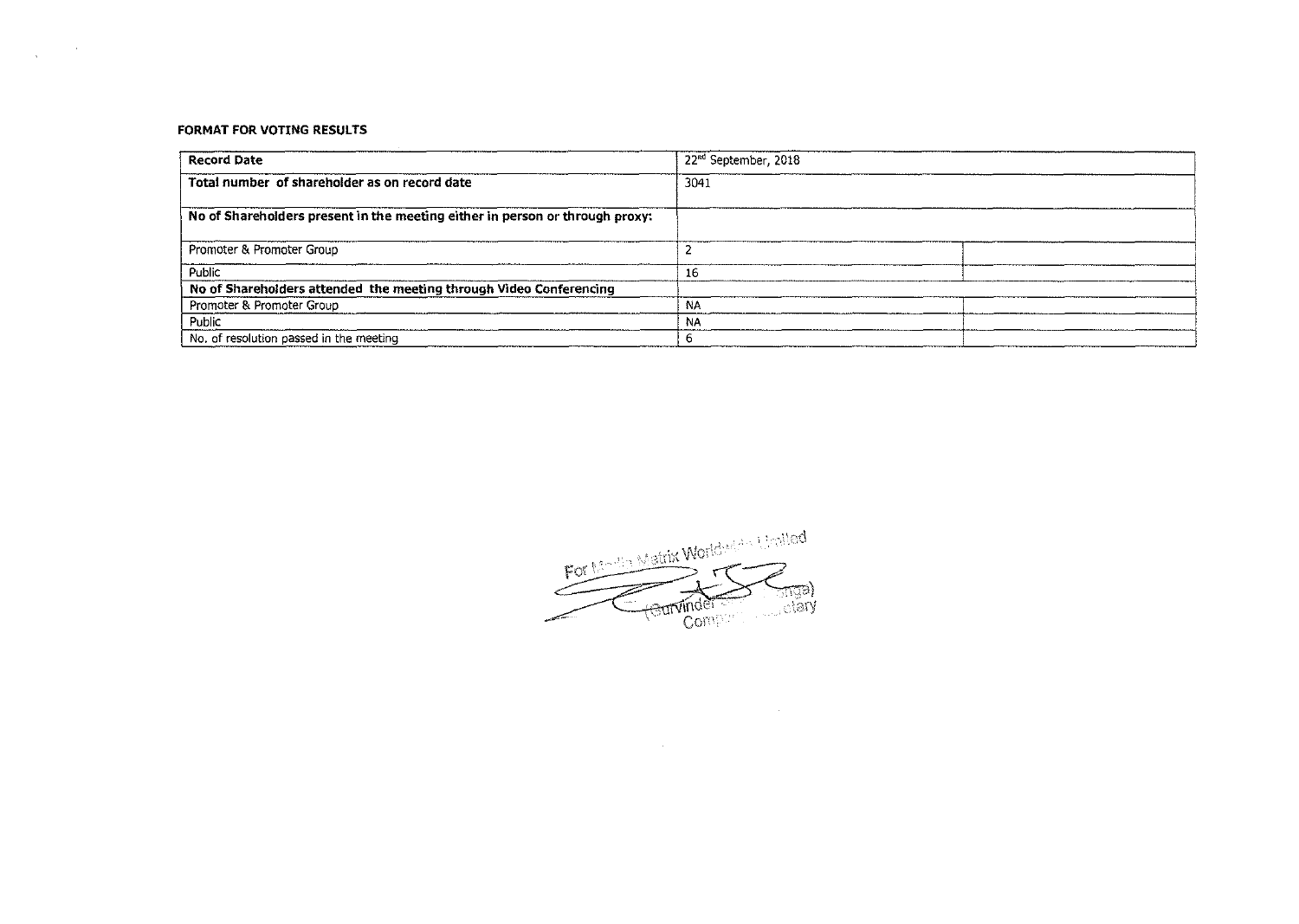## Agenda -wise disclosure (to be disclosed separately for each agenda item)

 $\alpha$  ,  $\alpha$  ,  $\alpha$ 

 $\hat{\mathcal{L}}_{\text{max}}$ 

| Resolution No 1                | Ordinary Resolution                            |                       | To receive, consider and adoot<br>(a) the audited financial statements of the Company for the financial year ended March 31, 2018, the reports of the Board of Directors<br>and Auditors thereon and (b) the audited consolidated financial statement of the Company for the financial year ended March 31, 2018<br>and report of the auditor's report thereon |                                                  |                             |                           |                                            |                                       |  |  |  |  |
|--------------------------------|------------------------------------------------|-----------------------|----------------------------------------------------------------------------------------------------------------------------------------------------------------------------------------------------------------------------------------------------------------------------------------------------------------------------------------------------------------|--------------------------------------------------|-----------------------------|---------------------------|--------------------------------------------|---------------------------------------|--|--|--|--|
| in the agenda/resolution       | Whether promoter/promoter group are interested | <b>NA</b>             |                                                                                                                                                                                                                                                                                                                                                                |                                                  |                             |                           |                                            |                                       |  |  |  |  |
| Category                       | Mode of Voting                                 | No. of shares<br>held | No of votes<br>polled                                                                                                                                                                                                                                                                                                                                          | % of Votes<br>Polled on<br>outstanding<br>shares | No. of Votes<br>– in favour | No. of Votes -<br>Against | % of Votes in<br>favour on votes<br>polled | % of Votes against<br>on votes polled |  |  |  |  |
|                                |                                                | 1                     | $\mathbf{2}$                                                                                                                                                                                                                                                                                                                                                   | $(3)=[(2)/(1)]$<br>$*100$                        | 4                           | 5                         | $(6)=[(4)/(2)]*10$                         | $(7)=[(5)/(2)]*100$                   |  |  |  |  |
| Promoter and<br>Promoter group | E-voting                                       |                       | 0                                                                                                                                                                                                                                                                                                                                                              | 0                                                | $\mathbf{0}$                | 0                         | 0                                          | 0                                     |  |  |  |  |
|                                | Poll                                           |                       | 685433752                                                                                                                                                                                                                                                                                                                                                      | 99.6618                                          | 685433752                   | 0                         | 100                                        | 0                                     |  |  |  |  |
|                                | Postal Ballot                                  | 687759918             | $\overline{O}$                                                                                                                                                                                                                                                                                                                                                 | $\mathbf 0$                                      | 0                           | 0                         | 0                                          | 0                                     |  |  |  |  |
|                                | Total                                          | 687759918             | 685433752                                                                                                                                                                                                                                                                                                                                                      | 99.6618                                          | 685433752                   | 0                         | 100                                        |                                       |  |  |  |  |
| Public<br>Institutions         | E-voting                                       | $\Omega$              | 0                                                                                                                                                                                                                                                                                                                                                              | 0                                                | 0                           | 0                         | 0                                          | 0                                     |  |  |  |  |
|                                | Poll                                           | 0                     | 0                                                                                                                                                                                                                                                                                                                                                              | 0                                                | 0                           | 0                         | 0                                          | 0                                     |  |  |  |  |
|                                | Postal Ballot                                  | 0                     | $\mathbf 0$                                                                                                                                                                                                                                                                                                                                                    | 0                                                | 0                           | 0                         | 0                                          | 0                                     |  |  |  |  |
|                                | Total                                          | 0                     | $\Omega$                                                                                                                                                                                                                                                                                                                                                       | 0                                                | 0                           | 0                         | 0                                          | 0                                     |  |  |  |  |
| Public Non-<br>Institutions    | $E$ -voting                                    |                       | 52520001                                                                                                                                                                                                                                                                                                                                                       | 11.8027                                          | 52520001                    | 0                         | 100                                        | 0                                     |  |  |  |  |
|                                | Poll                                           |                       | 35879520                                                                                                                                                                                                                                                                                                                                                       | 8.0631                                           | 35879520                    | 0                         | 100                                        | 0                                     |  |  |  |  |
|                                | Postal Ballot                                  | 444982301             | 0                                                                                                                                                                                                                                                                                                                                                              | 0                                                | 0                           | $\Omega$                  | 0                                          | 0                                     |  |  |  |  |
|                                | Total                                          | 444982301             | 88399521                                                                                                                                                                                                                                                                                                                                                       | 19.8659                                          | 88399521                    | 0                         | 100                                        | 0                                     |  |  |  |  |
| Total                          |                                                | 1132742219            | 773833273                                                                                                                                                                                                                                                                                                                                                      | 68.3150                                          | 773833273                   | 0                         | 100                                        | 0                                     |  |  |  |  |

 $\frac{1}{\sqrt{2}}$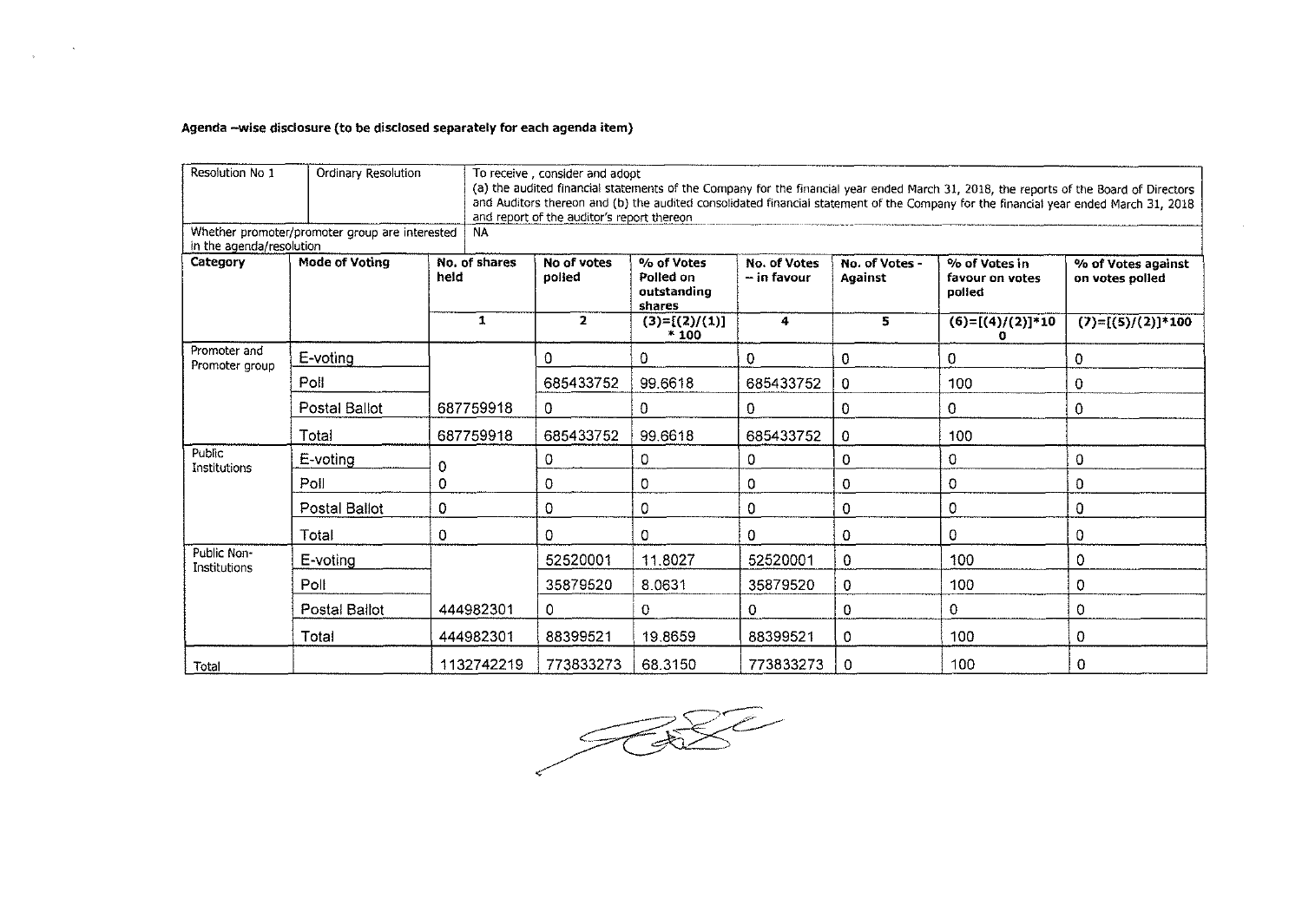| Resolution No 2                      | Ordinary Resolution                            |                       | Re-appointment of Shri Sandeep Jairath (DIN: 05300460) as a Director of the Company, who retires by rotation and<br>being eligible offers himself for re-appointment. |                                                  |                             |                           |                                            |                                                              |  |  |  |  |
|--------------------------------------|------------------------------------------------|-----------------------|-----------------------------------------------------------------------------------------------------------------------------------------------------------------------|--------------------------------------------------|-----------------------------|---------------------------|--------------------------------------------|--------------------------------------------------------------|--|--|--|--|
|                                      | Whether promoter/promoter group are interested | NA                    |                                                                                                                                                                       |                                                  |                             |                           |                                            |                                                              |  |  |  |  |
| in the agenda/resolution<br>Category | <b>Mode of Voting</b>                          | No. of shares<br>held | No of votes<br>polled                                                                                                                                                 | % of Votes<br>Polled on<br>outstanding<br>shares | No. of Votes<br>- in favour | No. of Votes -<br>Against | % of Votes in<br>favour on votes<br>polled | % of Votes against<br>on votes polled<br>$(7)=[(5)/(2)]*100$ |  |  |  |  |
|                                      |                                                | 1                     | $\mathbf{2}$                                                                                                                                                          | $(3)=[(2)/(1)]$<br>$*100$                        | 4                           | 5                         | $(6)=[(4)/(2)]*10$<br>a                    |                                                              |  |  |  |  |
| Promoter and<br>Promoter group       | E-voting                                       |                       | $\Omega$                                                                                                                                                              | 0                                                | 0                           | 0                         | 0                                          | 0                                                            |  |  |  |  |
|                                      | Poll                                           |                       | 685433752                                                                                                                                                             | 99.6618                                          | 685433752                   | 0                         | 100                                        | 0                                                            |  |  |  |  |
|                                      | Postal Ballot                                  | 687759918             | 0.                                                                                                                                                                    | 0                                                | 0                           | $\mathbf 0$               | 0                                          | $\mathbf 0$                                                  |  |  |  |  |
|                                      | Total                                          | 687759918             | 685433752                                                                                                                                                             | 99.6618                                          | 685433752                   | 0                         | 100                                        |                                                              |  |  |  |  |
| Public<br>Institutions               | E-voting                                       | 0                     | 0                                                                                                                                                                     | 0                                                | 0                           | $\Omega$                  | 0                                          | $\circ$                                                      |  |  |  |  |
|                                      | Poll                                           | 0                     | 0                                                                                                                                                                     | 0                                                | 0                           | 0                         | $\mathbf 0$                                | $\Omega$                                                     |  |  |  |  |
|                                      | Postal Ballot                                  | 0                     | 0                                                                                                                                                                     | 0                                                | 0                           | 0                         | $\mathbf 0$                                | $\Omega$                                                     |  |  |  |  |
|                                      | Total                                          | 0                     | 0                                                                                                                                                                     | 0                                                | 0                           | 0                         | $\Omega$                                   | 0                                                            |  |  |  |  |
| Public Non-<br>Institutions          | E-voting                                       |                       | 52520001                                                                                                                                                              | 11.8027                                          | 52520001                    | 0                         | 100                                        | 0                                                            |  |  |  |  |
|                                      | Poll                                           |                       | 35879520                                                                                                                                                              | 8.0631                                           | 35879520                    | 0                         | 100                                        | 0                                                            |  |  |  |  |
|                                      | Postal Ballot                                  | 444982301             | 0                                                                                                                                                                     | 0                                                | 0                           | 0                         | 0                                          | 0                                                            |  |  |  |  |
|                                      | Total                                          | 444982301             | 88399521                                                                                                                                                              | 19.8659                                          | 88399521                    | 0                         | 100                                        | 0                                                            |  |  |  |  |
| Total                                |                                                | 1132742219            | 773833273                                                                                                                                                             | 68.3150                                          | 773833273                   | 0                         | 100                                        | 0                                                            |  |  |  |  |

 $\label{eq:2.1} \frac{1}{\sqrt{2\pi}}\int_{0}^{\infty}\frac{dx}{\sqrt{2\pi}}\,dx\leq \frac{1}{2\sqrt{2\pi}}\int_{0}^{\infty}\frac{dx}{\sqrt{2\pi}}\,dx$ 



 $\sim$  8  $^{\circ}$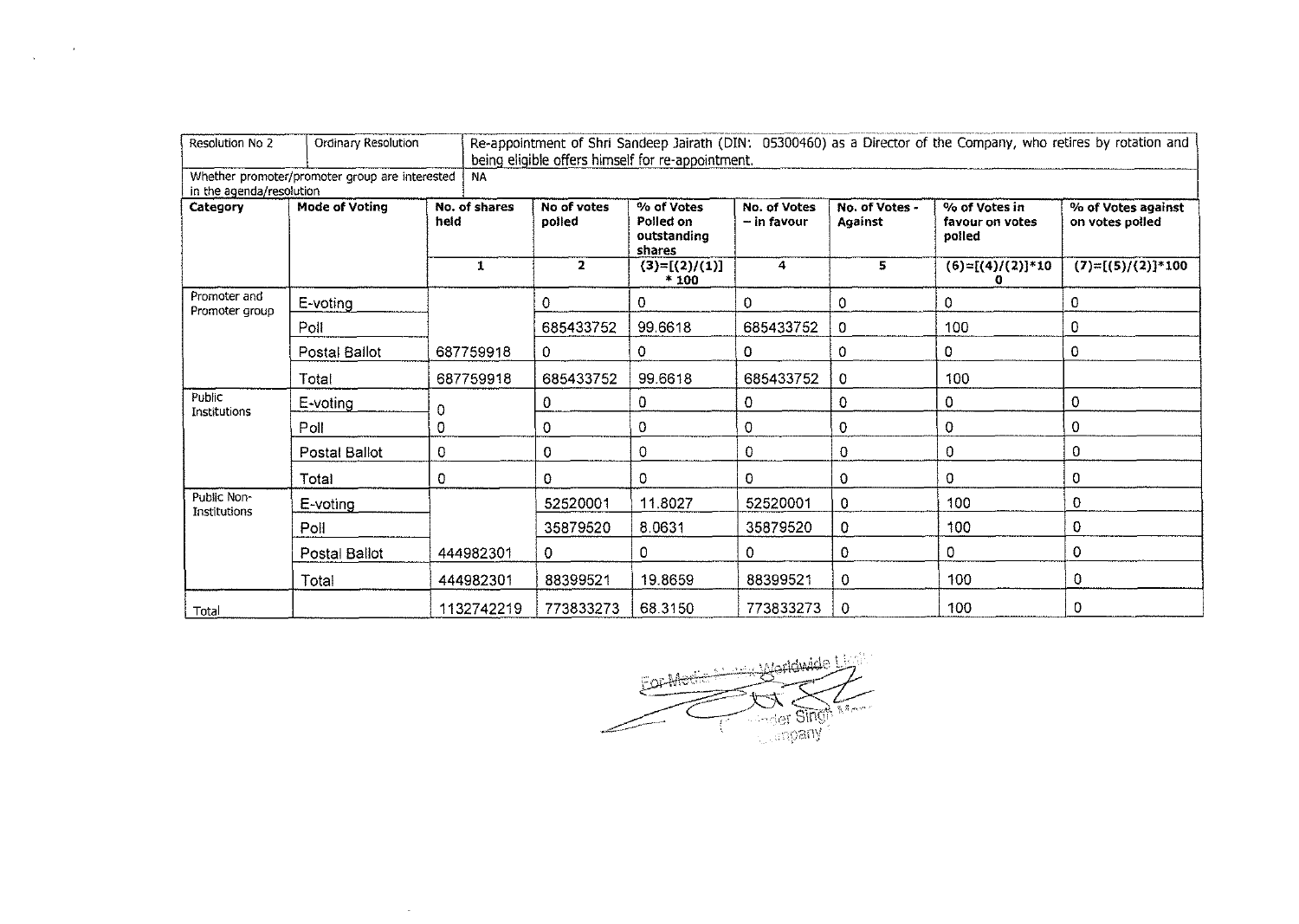| Resolution No 3                | Ordinary Resolution                            |                       | Appointment of M/s Khandelwal Jain & Co., Chartered Accountants (Firm Registration No. 105049W), as Statutory Auditors of the<br>Company for the financial year 2018-19 and fixation of remuneration by the Board of Directors of the Company. |                                                  |                             |                           |                                            |                                                              |  |  |  |  |
|--------------------------------|------------------------------------------------|-----------------------|------------------------------------------------------------------------------------------------------------------------------------------------------------------------------------------------------------------------------------------------|--------------------------------------------------|-----------------------------|---------------------------|--------------------------------------------|--------------------------------------------------------------|--|--|--|--|
| in the agenda/resolution       | Whether promoter/promoter group are interested | <b>NA</b>             |                                                                                                                                                                                                                                                |                                                  |                             |                           |                                            |                                                              |  |  |  |  |
| Category                       | Mode of Voting                                 | No. of shares<br>held | No of votes<br>poiled                                                                                                                                                                                                                          | % of Votes<br>Polled on<br>outstanding<br>shares | No. of Votes<br>- in favour | No. of Votes -<br>Against | % of Votes in<br>favour on votes<br>polled | % of Votes against<br>on votes polled<br>$(7)=[(5)/(2)]*100$ |  |  |  |  |
|                                |                                                | 1                     | $\overline{2}$                                                                                                                                                                                                                                 | $(3)=[(2)/(1)]$<br>$*100$                        | 4                           | 5                         | $(6)=[(4)/(2)]*10$                         |                                                              |  |  |  |  |
| Promoter and<br>Promoter group | $E$ -voting                                    |                       | $\Omega$                                                                                                                                                                                                                                       | 0                                                | 0                           | 0                         | 0                                          | 0                                                            |  |  |  |  |
|                                | Poll                                           |                       | 685433752                                                                                                                                                                                                                                      | 99.6618                                          | 685433752                   | $\circ$                   | 100                                        | $\mathbf 0$                                                  |  |  |  |  |
|                                | Postal Ballot                                  | 687759918             | $\Omega$                                                                                                                                                                                                                                       | $\mathbf{0}$                                     | 0                           | $\Omega$                  | 0                                          | $\theta$                                                     |  |  |  |  |
|                                | Total                                          | 687759918             | 685433752                                                                                                                                                                                                                                      | 99.6618                                          | 685433752                   | 0                         | 100                                        |                                                              |  |  |  |  |
| Public<br>Institutions         | E-voting                                       | 0                     | 0                                                                                                                                                                                                                                              | 0                                                | 0                           | $\mathbf 0$               | 0                                          | 0                                                            |  |  |  |  |
|                                | Poll                                           | 0                     | 0                                                                                                                                                                                                                                              | 0                                                | 0                           | $\Omega$                  | $\mathbf 0$                                | 0                                                            |  |  |  |  |
|                                | Postal Ballot                                  | 0                     | $\Omega$                                                                                                                                                                                                                                       | 0                                                | 0                           | 0                         | $\circ$                                    | 0                                                            |  |  |  |  |
|                                | Total                                          | 0                     | 0                                                                                                                                                                                                                                              | 0                                                | 0                           | 0                         | 0                                          | 0                                                            |  |  |  |  |
| Public Non-<br>Institutions    | E-voting                                       |                       | 52520001                                                                                                                                                                                                                                       | 11.8027                                          | 52520001                    | 0                         | 100                                        | $\mathbf 0$                                                  |  |  |  |  |
|                                | Poll                                           |                       | 35879520                                                                                                                                                                                                                                       | 8.0631                                           | 35879520                    | 0                         | 100                                        | 0                                                            |  |  |  |  |
|                                | Postal Ballot                                  | 444982301             | $\mathbf{O}$                                                                                                                                                                                                                                   | 0.                                               | 0                           | 0                         | 0                                          | 0                                                            |  |  |  |  |
|                                | Total                                          | 444982301             | 88399521                                                                                                                                                                                                                                       | 19.8659                                          | 88399521                    | 0                         | 100                                        | 0                                                            |  |  |  |  |
| Total                          |                                                | 1132742219            | 773833273                                                                                                                                                                                                                                      | 68.3150                                          | 773833273                   | 0                         | 100                                        | 0                                                            |  |  |  |  |

 $\label{eq:2.1} \frac{1}{\sqrt{2\pi}}\int_{\mathbb{R}^3} \frac{1}{\sqrt{2\pi}}\left(\frac{1}{\sqrt{2\pi}}\right)^2 \frac{1}{\sqrt{2\pi}}\int_{\mathbb{R}^3} \frac{1}{\sqrt{2\pi}}\left(\frac{1}{\sqrt{2\pi}}\right)^2 \frac{1}{\sqrt{2\pi}}\frac{1}{\sqrt{2\pi}}\int_{\mathbb{R}^3} \frac{1}{\sqrt{2\pi}}\frac{1}{\sqrt{2\pi}}\frac{1}{\sqrt{2\pi}}\frac{1}{\sqrt{2\pi}}\frac{1}{\sqrt{2\pi}}\frac{1}{\sqrt$ 

Contentia Matrix Worldwide Limited r,  $\boldsymbol{\lambda}$ Gurvinder Singh Mont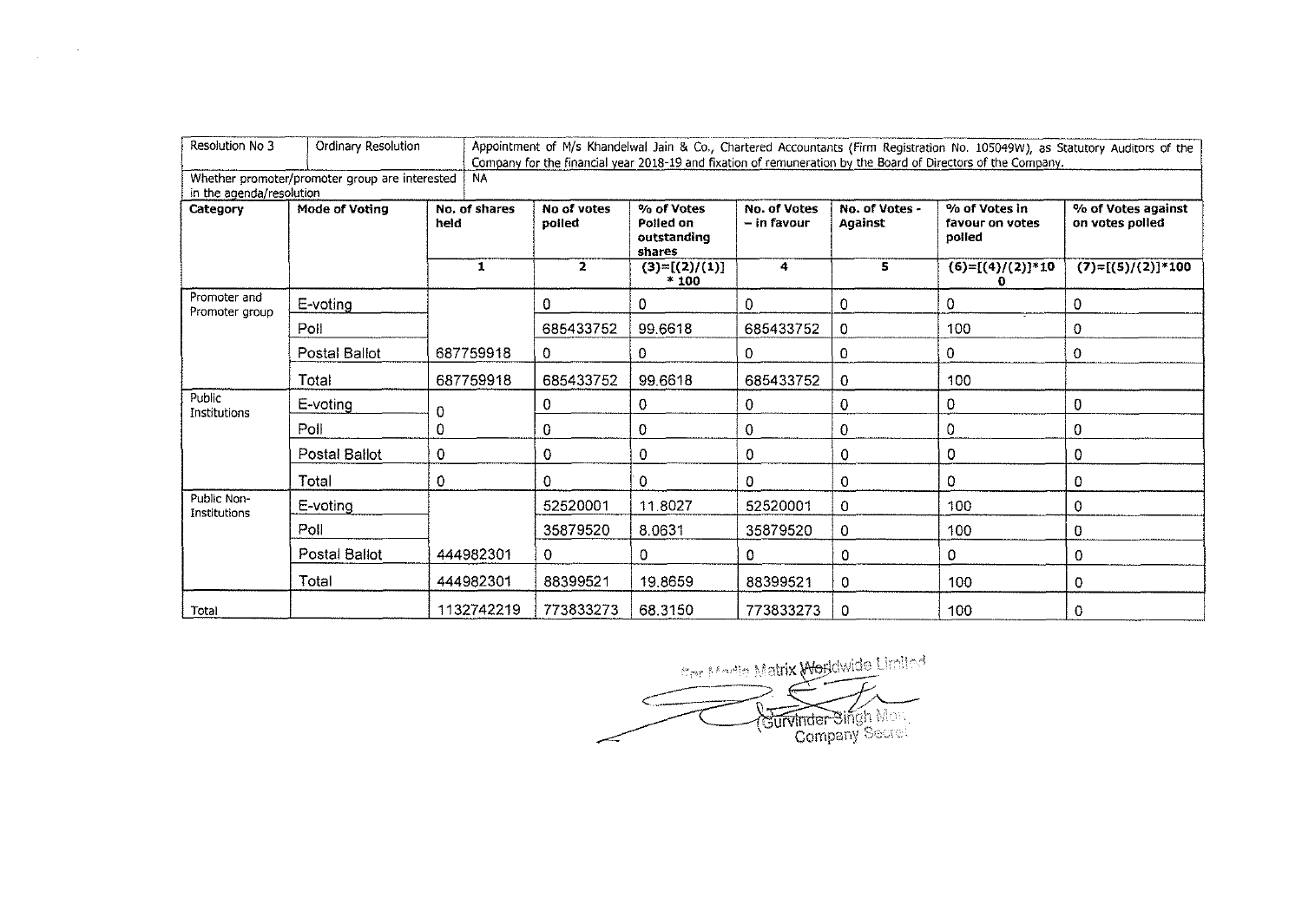| Resolution No 4                | Special Resolution                             |                       | Appointment of Shri Bela Banerjee, (DIN:07047271) as an Non-Executive Director of the Company |                                                  |                             |                                  |                                            |                                                              |  |  |  |  |
|--------------------------------|------------------------------------------------|-----------------------|-----------------------------------------------------------------------------------------------|--------------------------------------------------|-----------------------------|----------------------------------|--------------------------------------------|--------------------------------------------------------------|--|--|--|--|
| in the agenda/resolution       | Whether promoter/promoter group are interested | <b>NA</b>             |                                                                                               |                                                  |                             |                                  |                                            |                                                              |  |  |  |  |
| Category                       | <b>Mode of Voting</b>                          | No. of shares<br>held | No of votes<br>polled                                                                         | % of Votes<br>Polled on<br>outstanding<br>shares | No. of Votes<br>– in favour | No. of Votes -<br><b>Against</b> | % of Votes in<br>favour on votes<br>polled | % of Votes against<br>on votes polled<br>$(7)=[(5)/(2)]*100$ |  |  |  |  |
|                                |                                                | $\mathbf{1}$          | $\mathbf{z}$                                                                                  | $(3)=[(2)/(1)]$<br>$*100$                        | 4                           | 5.                               | $(6)=[(4)/(2)]*10$<br>o                    |                                                              |  |  |  |  |
| Promoter and<br>Promoter group | E-voting                                       |                       | $\Omega$                                                                                      | $\mathbf{0}$                                     | 0                           | 0                                | 0                                          | 0                                                            |  |  |  |  |
|                                | Poll                                           |                       | 685433752                                                                                     | 99.6618                                          | 685433752                   | 0                                | 100                                        | 0                                                            |  |  |  |  |
|                                | Postal Ballot                                  | 687759918             | 0                                                                                             | 0                                                | 0                           | 0                                | $\mathbf 0$                                | 0                                                            |  |  |  |  |
|                                | Total                                          | 687759918             | 685433752                                                                                     | 99.6618                                          | 685433752                   | 0                                | 100                                        |                                                              |  |  |  |  |
| Public<br>Institutions         | E-voting                                       | 0                     | 0                                                                                             | 0                                                | 0                           | 0                                | 0                                          | 0                                                            |  |  |  |  |
|                                | Poll                                           | 0                     | 0                                                                                             | 0                                                | 0                           | 0                                | $\circ$                                    | 0                                                            |  |  |  |  |
|                                | Postal Ballot                                  | 0                     | 0                                                                                             | 0                                                | 0                           | 0                                | 0                                          | 0                                                            |  |  |  |  |
|                                | Total                                          | 0                     | 0                                                                                             | 0                                                | 0                           | 0                                | $\Omega$                                   | 0                                                            |  |  |  |  |
| Public Non-<br>Institutions    | E-voting                                       |                       | 52520001                                                                                      | 11.8027                                          | 52520001                    | 0                                | 100                                        | 0                                                            |  |  |  |  |
|                                | Poll                                           |                       | 35879520                                                                                      | 8.0631                                           | 35879520                    | 0                                | 100                                        | 0                                                            |  |  |  |  |
|                                | Postal Ballot                                  | 444982301             | 0                                                                                             | $\Omega$                                         | 0                           | 0                                | $\Omega$                                   | $\mathbf 0$                                                  |  |  |  |  |
|                                | Total                                          | 444982301             | 88399521                                                                                      | 19.8659                                          | 88399521                    | 0                                | 100                                        | 0                                                            |  |  |  |  |
| Total                          |                                                | 1132742219            | 773833273                                                                                     | 68.3150                                          | 773833273                   | 0                                | 100                                        | 0                                                            |  |  |  |  |

 $\mathcal{L}^{\mathcal{L}}$  , where  $\mathcal{L}^{\mathcal{L}}$ 

 $\sim$ 

. :~·1--bJ\.-~,... ! in·d~r"1 -····-~ ~-i\-L~Jiatn.,\_-~ "''u" "'~'" .. ··  $\rightarrow$   $\rightarrow$   $\rightarrow$  $\sqrt{2 \cdot \pi}$   $\sqrt{2 \cdot \pi}$   $\sqrt{2 \cdot \pi}$ ...\_~ \_\_\_. (Gurvlnder vu ,g~~ hn~nX\_':\_-~', Cormx;;nv ::::<;;cl e~;;\_-i;\_ :,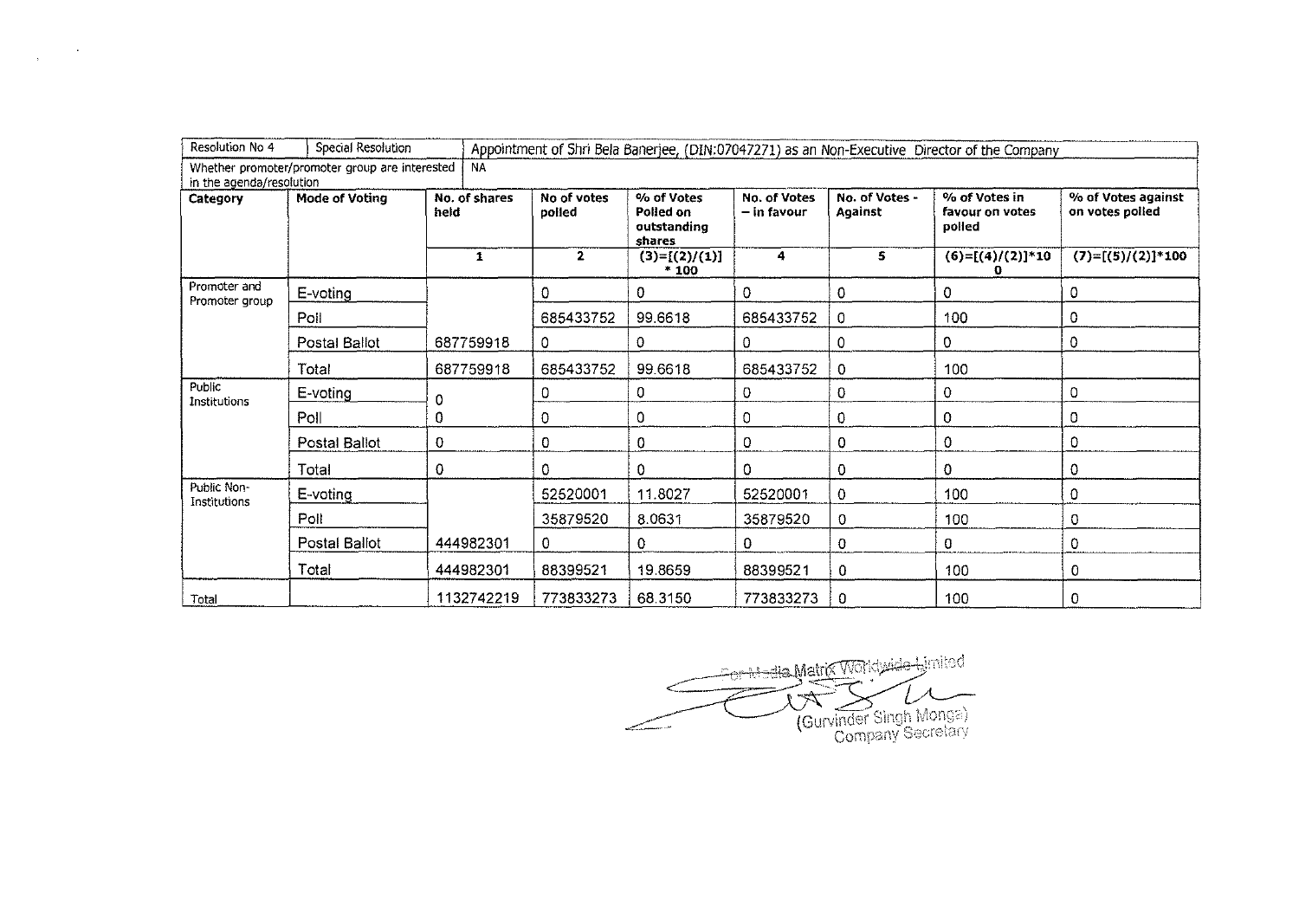| Category                       | Mode of Voting | No. of shares<br>held | No of votes<br>polled | % of Votes<br>Polled on<br>outstanding<br>shares | No. of Votes<br>- in favour | No. of Votes -<br>Against | % of Votes in<br>favour on votes<br>polled | % of Votes against<br>on votes polled<br>$(7)=[(5)/(2)]*100$ |  |
|--------------------------------|----------------|-----------------------|-----------------------|--------------------------------------------------|-----------------------------|---------------------------|--------------------------------------------|--------------------------------------------------------------|--|
|                                |                | 1                     | $\mathbf{2}$          | $(3)=[(2)/(1)]$<br>$+100$                        | 4                           | 5.                        | $(6)=[(4)/(2)]*10$<br>п                    |                                                              |  |
| Promoter and<br>Promoter group | E-voting       |                       | 0                     | 0.                                               | 0                           | 0                         | 0                                          | 0                                                            |  |
|                                | Poll           |                       | 685433752             | 99.6618                                          | 685433752                   | 0                         | 100                                        | $\circ$                                                      |  |
|                                | Postal Ballot  | 687759918             | 0                     | 0                                                | 0                           | 0                         | 0                                          | 0                                                            |  |
|                                | Total          | 687759918             | 685433752             | 99.6618                                          | 685433752                   | 0                         | 100                                        |                                                              |  |
| Public<br>Institutions         | E-voting       | 0                     | 0                     | 0                                                | 0                           | 0                         | 0                                          | 0                                                            |  |
|                                | Poll           | 0                     | 0                     | 0                                                | 0                           | 0                         | 0                                          | 0                                                            |  |
|                                | Postal Ballot  | $\mathbf 0$           | 0                     | 0                                                | 0                           | 0                         | $\mathbf 0$                                | 0                                                            |  |
|                                | Total          | $\Omega$              | $\mathbf 0$           | $\Omega$                                         | 0                           | 0                         | 0                                          | 0                                                            |  |
| Public Non-<br>Institutions    | E-voting       |                       | 52520001              | 11.8027                                          | 52520001                    | 0                         | 100                                        | $\mathbf 0$                                                  |  |
|                                | Poll           |                       | 35879520              | 8.0631                                           | 35879520                    | 0                         | 100                                        | 0                                                            |  |
|                                | Postal Ballot  | 444982301             | 0                     | 0                                                | 0                           | 0                         | 0                                          | 0                                                            |  |
|                                | Total          | 444982301             | 88399521              | 19,8659                                          | 88399521                    | 0                         | 100                                        | $\overline{O}$                                               |  |
| Total                          |                | 1132742219            | 773833273             | 68.3150                                          | 773833273                   | 0                         | 100                                        | 0                                                            |  |

 $\label{eq:2.1} \frac{1}{\sqrt{2\pi}}\int_{\mathbb{R}^{2}}\frac{1}{\sqrt{2\pi}}\left(\frac{1}{\sqrt{2\pi}}\right)^{2}d\mu\,d\mu\,d\mu\,.$ 

 $\epsilon$  -  $r$  Media Matrix  $\epsilon$  of denoty  $\epsilon$  in 833273 0 100 0<br>
For Media Matrix Month of Limited<br>
Councing of Singh Monga) U. (Gurvinder Singh Monga)<br>Company Secretary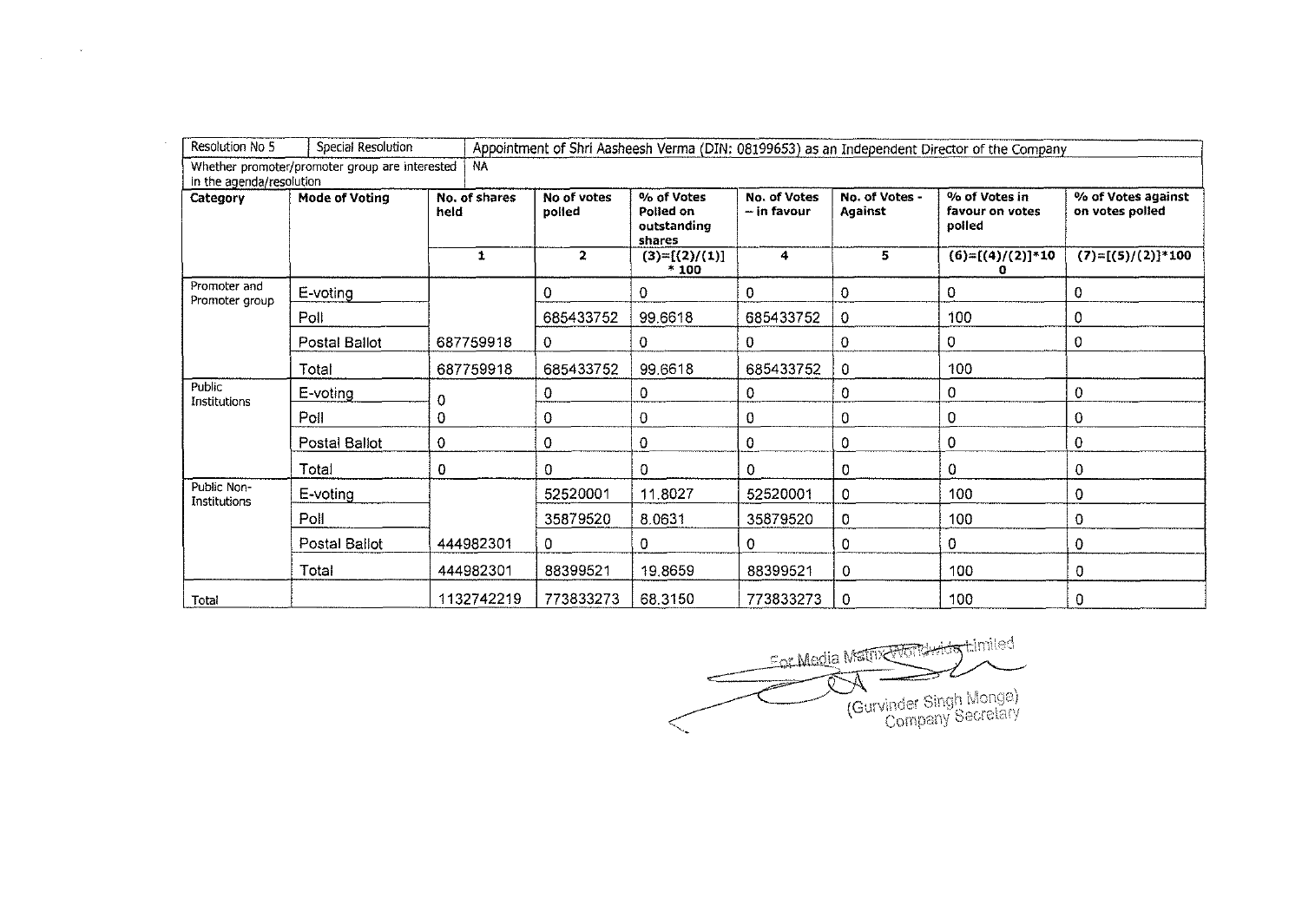| Resolution No 6                      | Ordinary Resolution                            |                       |                       | Appointment of Shri Sunil Batra (DIN 05300460) as Director of the Company |                             |                                  |                                            |                                                              |  |
|--------------------------------------|------------------------------------------------|-----------------------|-----------------------|---------------------------------------------------------------------------|-----------------------------|----------------------------------|--------------------------------------------|--------------------------------------------------------------|--|
|                                      | Whether promoter/promoter group are interested | <b>NA</b>             |                       |                                                                           |                             |                                  |                                            |                                                              |  |
| in the agenda/resolution<br>Category | Mode of Voting                                 | No. of shares<br>held | No of votes<br>polled | % of Votes<br>Polled on<br>outstanding<br>shares                          | No. of Votes<br>– in favour | No. of Votes -<br><b>Against</b> | % of Votes in<br>favour on votes<br>polled | % of Votes against<br>on votes polled<br>$(7)=[(5)/(2)]*100$ |  |
|                                      |                                                | 1                     | $\mathbf{z}$          | $(3)=[(2)/(1)]$<br>$*100$                                                 | 4                           | 5                                | $(6)=[(4)/(2)]*10$                         |                                                              |  |
| Promoter and<br>Promoter group       | E-voting                                       |                       | 0                     | 0                                                                         | 0                           | 0                                | 0                                          | 0                                                            |  |
|                                      | Poll                                           |                       | 685433752             | 99.6618                                                                   | 685433752                   | 0                                | 100                                        | 0                                                            |  |
|                                      | Postal Ballot                                  | 687759918             | 0                     | 0                                                                         | 0                           | $\mathbf 0$                      | 0                                          | 0                                                            |  |
|                                      | Total                                          | 687759918             | 685433752             | 99.6618                                                                   | 685433752                   | 0                                | 100                                        |                                                              |  |
| Public<br>Institutions               | E-voting                                       | 0                     | 0                     | 0                                                                         | 0                           | 0                                | 0                                          | $\Omega$                                                     |  |
|                                      | Poll                                           | 0                     | 0                     | 0                                                                         | 0                           | 0                                | 0                                          | o                                                            |  |
|                                      | Postal Ballot                                  | 0                     | 0                     | 0                                                                         | 0                           | 0                                | 0                                          | 0                                                            |  |
|                                      | Total                                          | 0                     | 0                     | 0                                                                         | 0                           | $\circ$                          | 0                                          | 0                                                            |  |
| Public Non-<br>Institutions          | E-voting                                       |                       | 52520001              | 11.8027                                                                   | 52520001                    | 0                                | 100                                        | 0                                                            |  |
|                                      | Poll                                           |                       | 35879520              | 8.0631                                                                    | 35879520                    | 0                                | 100                                        | 0                                                            |  |
|                                      | Postal Ballot                                  | 444982301             | $\overline{0}$        | $\Omega$                                                                  | 0                           | 0                                | 0                                          | 0                                                            |  |
|                                      | Total                                          | 444982301             | 88399521              | 19.8659                                                                   | 88399521                    | 0                                | 100                                        | 0                                                            |  |
| Total                                |                                                | 1132742219            | 773833273             | 68.3150                                                                   | 773833273                   | 0                                | 100                                        | 0                                                            |  |

 $\label{eq:2.1} \frac{1}{\sqrt{2\pi}}\int_{\mathbb{R}^{2}}\frac{1}{\sqrt{2\pi}}\left(\frac{1}{\sqrt{2\pi}}\right)^{2}d\mu\left(\frac{1}{\sqrt{2\pi}}\right)dx$ 

befirri Lasiyas **Toolia** Martin Ê X) Gurvinder Singh Mongal --·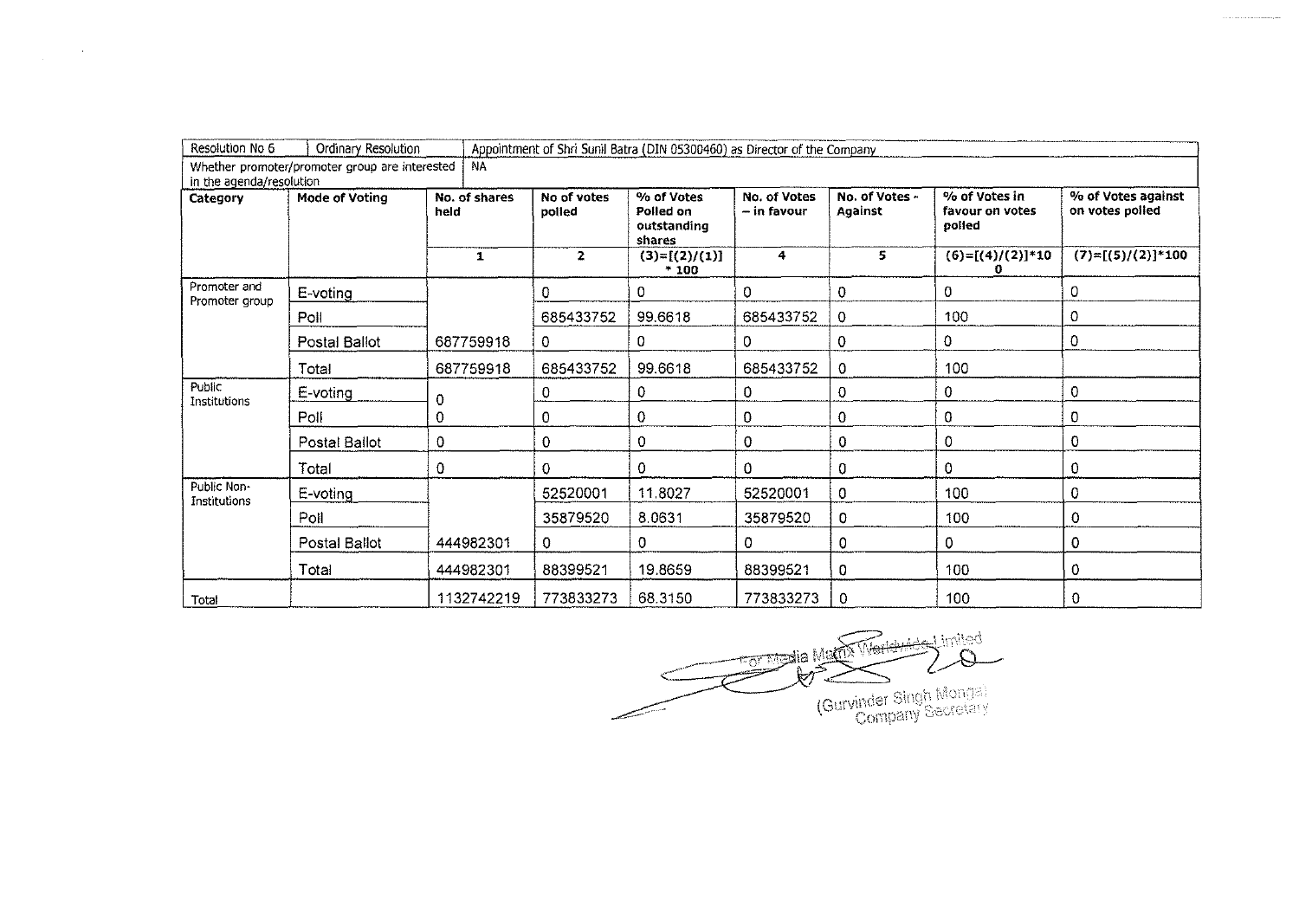**:M[ZA** 

## **CONSOLIDATED SCRUTINIZER REPORT FOR REMOTE E-VOTING & POLL FOR MEDIA MATRIX WORLDWIDE LIMITED**

**(Pursuant to Section 108 of the Companies Act, 2013 and Rule 20 of the Companies (Management and Administration) Rules 2014 as amended by Companies (Management and Administration) Amendment Rules, 2015** 

To,

The Chairman of the meeting 33rd Annual General Meeting Media Matrix Worldwide Limited CIN: L32100MH1985PLC036518 Office No.514, B Wing, 215 Atrium Andheri-Kurla Road, Chakala Andheri (E), Mumbai-400059

**Subject : Passing of Resolution(s) through electronic voting and poll conducted at the 33"' Annual General Meeting of Media Matrix Worldwide limited held on September 29<sup>1</sup> \ 2018 at 09:30 a.m. at Flat No. 155, 15th Floor, Mittal Court, A Wing, Nariman Point, Mumbai 400021** 

Dear sir,

- 1. MZ & Associates, Firm of Company Secretaries were appointed as a Scrutinizer by the Board of Directors of Media Matrix Worldwide Limited ("the Company") for the purpose of scrutinizing the remote e-voting process under the provisions of Section 108 of the Companies Act, 2013 (the 2013 Act) read with Rule 20 of the Companies (Management and Administration) Rules, 2014 as amended by Companies (Management and Administration) Amendment Rules, 2015 and on poll under the provisions of Section 109 of the Companies 2013 Act read with Rule 21 of Companies (Management and Administration) Rules 2014 on the resolutions contained in the notice dated 13<sup>th</sup> August, 2018 for the 33<sup>rd</sup> Annual General Meeting (AGM) of the Members of the Company held on September 29<sup>th</sup>, 2018 at 09:30 a.m. Flat No 155, 15th Floor, Mittal Court, A Wing, Nariman Point, Mumbai 400021.
- 2. The Management of the Company is responsible to ensure the compliance with the requirements of the Companies Act, 2013 and Rules relating to remote e-voting and poll on the resolutions contained in the Notice dated 13<sup>th</sup> August, 2018 for the 33<sup>rd</sup> Annual General Meeting (AGM) of the members of the Company. Our responsibility as a Scrutinizer for the remote e-voting process and for poll at the AGM is restricted to make a Scrutinizer's report of the votes cast "in favor" or "against" the resolutions stated above, based on the reports generated from the remote e-voting system provided by National Securities Depository Limited **("NSDL"}** the authorized Agency engaged by the Company to provide remote e-voting facilities for remote e-voting and also at the time of poll (through physical means) at AGM. .

**l.** A(7)  $\sqrt{3}$   $\sqrt{2}$   $\sqrt{3}$   $\sqrt{3}$   $\sqrt{2}$   $\sqrt{3}$   $\sqrt{3}$   $\sqrt{3}$   $\sqrt{3}$   $\sqrt{3}$   $\sqrt{3}$   $\sqrt{3}$   $\sqrt{3}$   $\sqrt{3}$   $\sqrt{3}$   $\sqrt{3}$   $\sqrt{3}$   $\sqrt{3}$   $\sqrt{3}$   $\sqrt{3}$   $\sqrt{3}$   $\sqrt{3}$   $\sqrt{3}$   $\sqrt{3}$   $\sqrt{3}$   $\sqrt{3}$   $\sqrt$  $1\nabla\mathbf{I} \mathbb{Z}$  & Associates, *Connipainly Secretaries*  $\begin{bmatrix} \mathcal{A} & \mathcal{A}^{\alpha} & \mathcal{A}^{\alpha} \\ \mathcal{A}^{\alpha} & \mathcal{A}^{\alpha} & \mathcal{B}^{\alpha} \end{bmatrix}$ 

Address: 3/31/ West Patel Nagar, New Delhi 110008<br>Telephone No: - +91 11 4341 1103-04, Website: www.mycompliances.com, Email: associates.mza@gmail.com

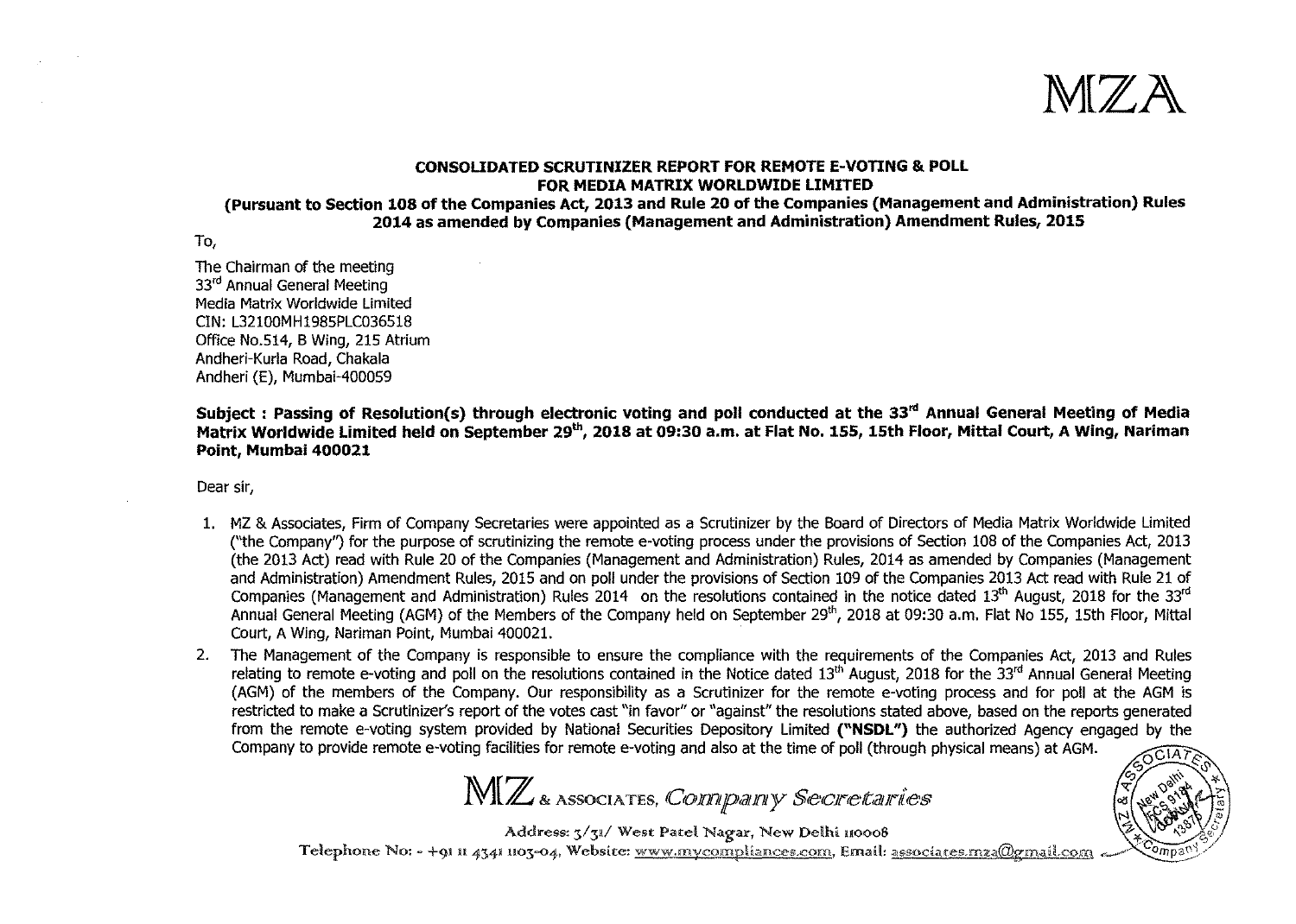

 $\frac{1}{2}$ 

15351 **WASSAS** 

 $\mathbb{E}[\mathbb{E}^{\mathbb{W}}]$ 

 $\bigg)$ 

- 3. The cutoff date for the purpose of identifying the shareholders who will be entitled to vote on the resolution paced for the approval of shareholders was September 22"d, 2018.
- 4. As prescribed in the Rules, remote e-voting facility was kept open for three days from Wednesday, September, 26<sup>th</sup> 2018 (09:00 AM) till Friday, 28'" September, 2018 (05:00 PM).
- 5. As on cut off date i.e. 22<sup>nd</sup> September, 2018 there were 3041 Shareholders of the Company.
- 6. At the end of remote e-voting period on Friday, September 28'", 2018, at 05:00 PM, voting portal of service provider was blocked.
- 7. After completion of Poll at the AGM votes cast by the members were reconciled with the records maintained by the Registrar and Transfer Agents of the Company and the Authorizations lodged with the Company. A detailed register was maintained containing the particulars of the shareholders who participated in Poll at AGM
- 8. On September 29<sup>th</sup>, 2018 after counting the vote cast at the meeting, the vote ca st through remote e-voting were unblocked by us in the presence of Mr. Nitin Patil and Mr. Bajiroa Ardalkar who acted as witness.

 $\frac{1}{2}$ ciy<sup>n Ob</sup>randalkar

9. As requested by management, we submit herewith my combined report on the results of remote e-voting together with that of poll at the AGM as under :-

| Si No. | SUBJECT MATTER OF THE<br><b>RESOLUTION</b> | <b>RESOLU-</b><br>TION  |            | <b>BALLOT PAPER</b><br>(POLL) |            | <b>E-VOTING</b> |            | <b>GRAND TOTAL</b>    |                    |     |             |
|--------|--------------------------------------------|-------------------------|------------|-------------------------------|------------|-----------------|------------|-----------------------|--------------------|-----|-------------|
|        |                                            | <b>REQUIRE</b><br>-MENT | <b>FOR</b> | AGAI<br><b>NST</b>            | <b>FOR</b> | <b>AGAINST</b>  | <b>FOR</b> | $\mathbf{0}_{\alpha}$ | <b>AGANI</b><br>ST | %   |             |
|        | To receive, consider and adopt             | Ordinary                | 721313272  | Νil                           | 52520001   | Nil             | 773833273  | 100                   | Nil                | Nil | Passed      |
|        | the Audited Financial<br>(a)               |                         |            |                               |            |                 |            |                       |                    |     | Unanimously |
|        | Statements of the Company for              |                         |            |                               |            |                 |            |                       |                    |     |             |
|        | the financial year ended March 31,         |                         |            |                               |            |                 |            |                       |                    |     |             |
|        | 2018, the reports of the Board of          |                         |            |                               |            |                 |            |                       |                    |     |             |
|        | Directors and Auditors thereon             |                         |            |                               |            |                 |            |                       |                    |     |             |
|        | and (b) the Audited Consolidated           |                         |            |                               |            |                 |            |                       |                    |     |             |
|        | Financial Statement of<br>the              |                         |            |                               |            |                 |            |                       |                    |     |             |
|        | Company for the financial year             |                         |            |                               |            |                 |            |                       |                    |     |             |
|        | ended March 31, 2018 and report            |                         |            |                               |            |                 |            |                       |                    |     |             |
|        | of the auditor's report thereon            |                         |            |                               |            |                 |            |                       |                    |     |             |

MIZ & ASSOCIATES, CONNIDANY Secretaries

Address: 3/31/ West Patel Nagar, New Delhi 110008

Telephone No: - +91 11 4341 1103-04, Website: www.mycompliances.com, Email: associates.mza@gmail.com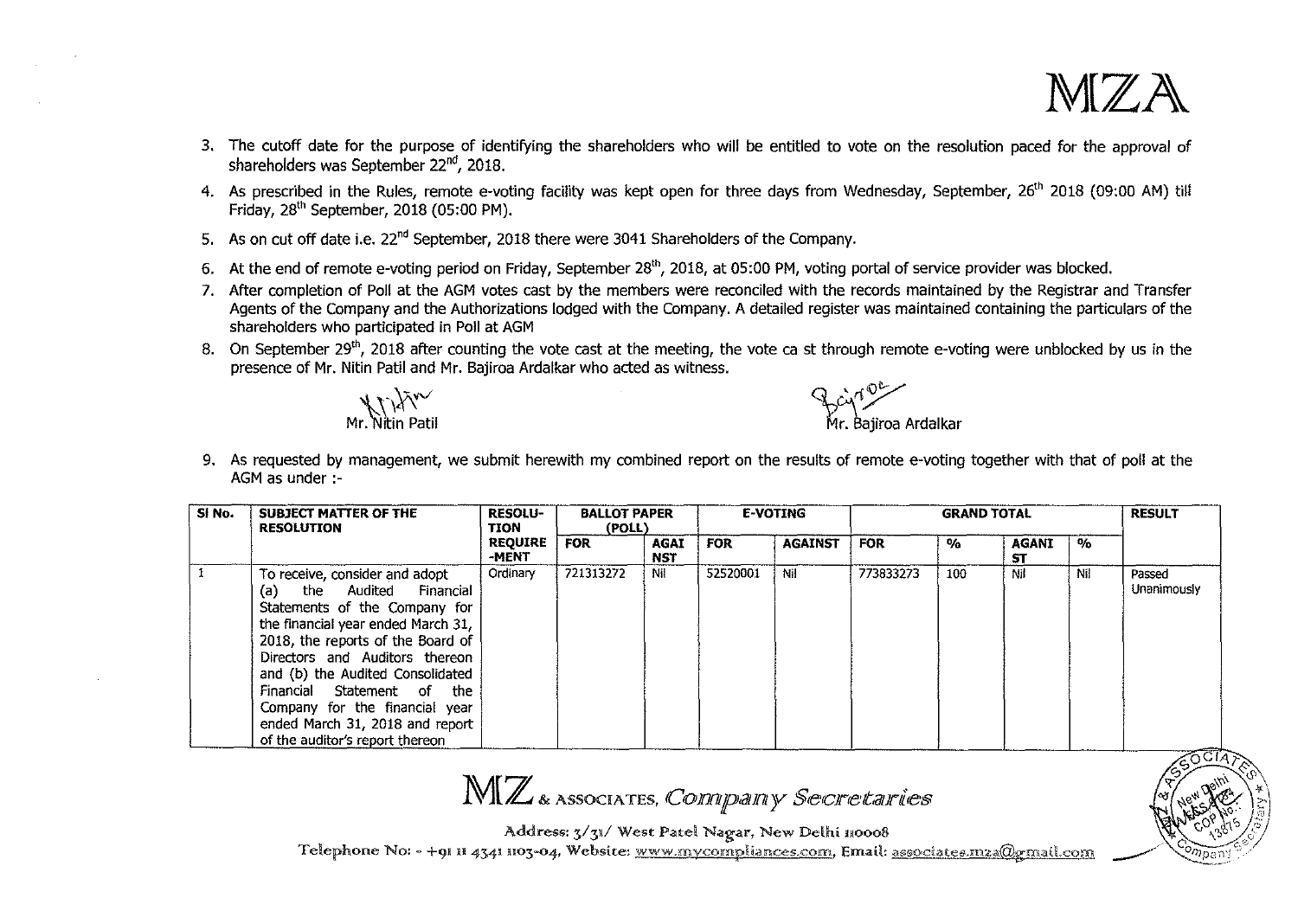

| 2. | Re-appointment of Shri Sandeep<br>Jairath (DIN: 05300460) as a<br>Director of the Company, who<br>retires by rotation and being<br>eligible offers himself for re-<br>appointment.                                                                                        | Ordinary | 721313272 | Nil | 52520001 | Nil | 773833273 | 100 | Nil | Nil | Passed<br>Unanimously |
|----|---------------------------------------------------------------------------------------------------------------------------------------------------------------------------------------------------------------------------------------------------------------------------|----------|-----------|-----|----------|-----|-----------|-----|-----|-----|-----------------------|
| 3  | Appointment of M/s Khandelwal<br>Jain & Co., Chartered Accountants<br>(Firm Registration No. 105049W),<br>as Statutory Auditors of the<br>Company for the financial year<br>fixation<br>2018-19<br>οf<br>and<br>remuneration by the Board of<br>Directors of the Company. | Ordinary | 721313272 | Nil | 52520001 | Nil | 773833273 | 100 | Nil | Nil | Passed<br>Unanimously |
| 4. | Bela<br>Appointment of Shri<br>Banerjee, (DIN:07047271) as an<br>Non-Executive Director of the<br>Company                                                                                                                                                                 | Ordinary | 721313272 | Nil | 52520001 | Nil | 773833273 | 100 | Nil | Nil | Passed<br>Unanimously |
| 5. | Appointment of Shri Aasheesh<br>Verma (DIN: 08199653) as an<br>Independent Director of the<br>Company                                                                                                                                                                     | Ordinary | 721313272 | Nil | 52520001 | Nil | 773833273 | 100 | Nil | Nil | Passed<br>Unanimously |
| 6. | Appointment of Shri Sunil Batra<br>(DIN 05300460) as Director of the<br>Company                                                                                                                                                                                           | Ordinary | 721313272 | Nit | 52520001 | Nil | 773833273 | 100 | Nil | Nil | Passed<br>Unanimously |

 $\mathbf{v}$ 



 $\text{MLZ}$  & Associates, *Compainy Secretaries* 

Address: 3/31/ West Patel Na<mark>gar,</mark> New Delhi 110008<br>Telephone No: - +91 **i1 4341 1103-04, Website: <u>www.mycompliances.com</u>, Email: <u>associates.mza@gmail.com</u>**